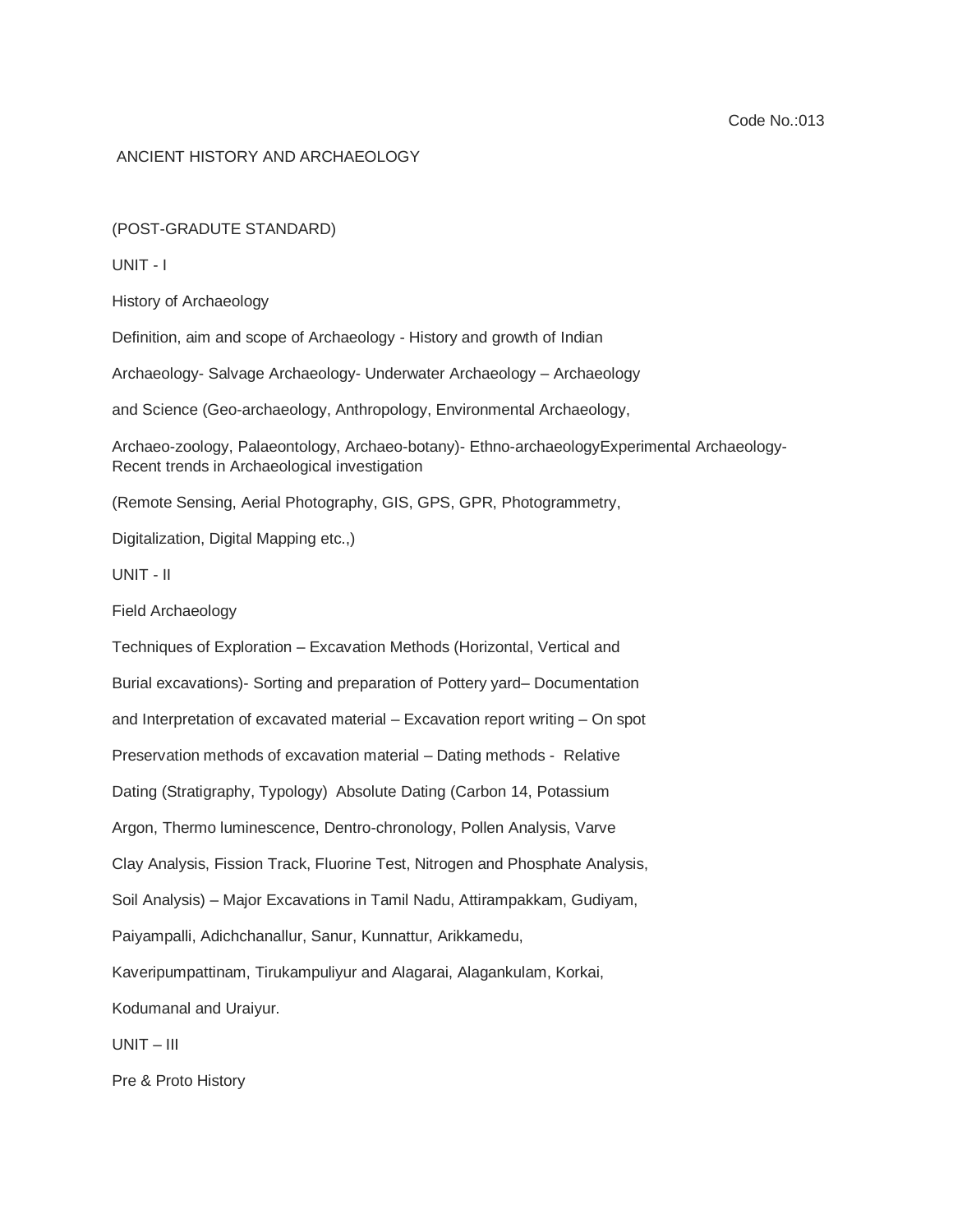Definition, terminology and periodization - Quaternary Archaeology and environmental conditions, flora and fauna- Stone tool technology, typology, material and study of stone artefacts – Survey of Lower, Middle and Upper Palaeolithic cultures (distribution, artefacts, technology, raw material, economy, contextual occurrence of tools, chronology, types sites)- Important region and sites (Sohan Valley, Narmada valley, Kortalaiyar river basin, Bhimbetka, Attirampakkam, Gudiyam) - Survey of Mesolithic cultures with special reference to Teri sites – Distribution of Neolithic Culture in India (Paiyampalli)- Rock Art (Distribution, style, pigment, content, Recording 2 system, interpretation of rock art, dating of rock art) – Pre-Harappan and Harappan culture (settlement pattern, town planning, water management, environment acclimatization) - Chalcolithic Cultures (Banas, Copper hoard, Kayatha, Malwa, Jorwe and cultures, O.C.P., Painted Grey ware Cultures) - Iron Age cultures – Types of Megalithic in Tamil Nadu.

UNIT – IV

Ancient History

Vedic period- Maurya period- Sangam period (socio-economic condition)- Sunga-Satavahana period- Gupta period- Pallava-Pandya period- Chalukyas of Badami- Pratiharas- Chandellas- Paramaras- Rastrakutas- Cholas- Palas-Later Chalukyas -Hoysalas-Later Pandyas- Vijayanagara period. – Political Cultural.

 $UNIT - V$ 

# Epigraphy

Development of writing (Pictography, Ideography, Syllabic and Logo-Syllabic to Alphabet) - Epigraphy as a source of Indian history - Writing materials and antiquity of writing in India - Origin and development of Brahmi and Kharoshthi scripts - Eras and Dates in Indian inscriptions - Study of some important inscriptions from north and south India (Asokan Rock Edicts, Mangulam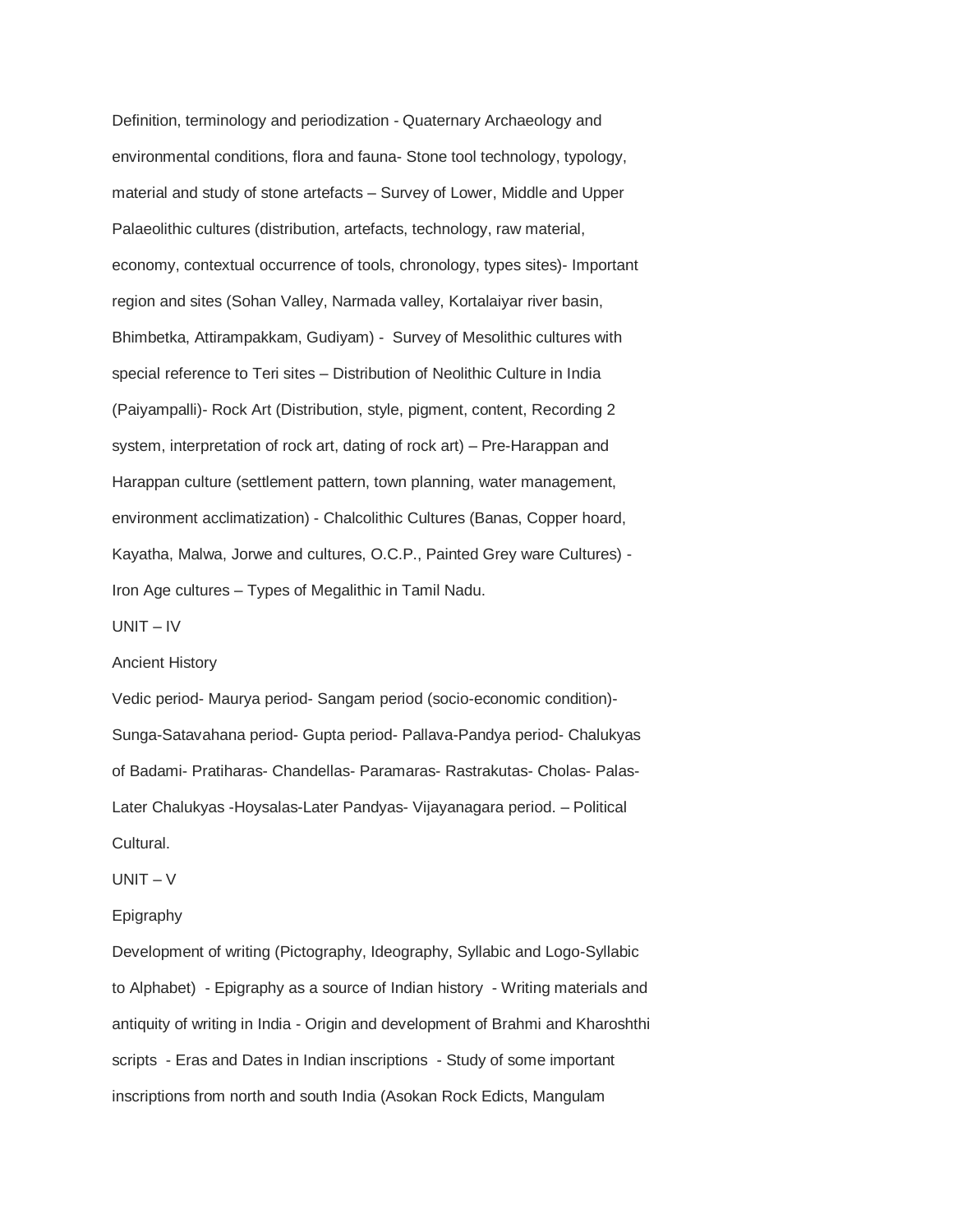Brahmi Inscription Hathigumpha inscription of Kharavela, Junagadh inscription of Rudradaman I, Allahabad pillar inscription of Samudragupta, Aihole inscription of Pulakesin II, Mandagapattu inscription of Mahendravarman I, Uttiramerur inscription of Parantaka I, Manur inscription of Maran Cadaiyan, Larger Leiden Plates, - South Indian Scripts (Tamil-Brahmi and its distribution, Pallava-Grantha, Vatteluttu, Tamil script)

UNIT – VI

**Numismatics** 

Numismatics as a source of history- Origin and antiquity of coinage in India -

Technique of minting coins (Punch-marked, cast, die-struck, etc.)- Broad

characteristics and identification of dynastic coins: Punch-marked, IndoGreek, Satavahana, Kushan, Gupta, Indo-Sassanian, Sangam Coins, Roman

Coins in Tamil Nadu, Imperial Chola Coinage, Pandya, Vijayanagara and

Nayak coinage, coins of colonial period.

UNIT – VII

Art and Architecture

Pre & Proto historic Art in India – Harappan town planning- Art and Architecture under the Maurya, Sunga, Satavahana, Kushan, Gupta, Pallava, Pandya, Chalukya, Rashtrakuta, Chola, Hoysala, Later Chalukyas, Kalingas, 3 Chandellas, Paramaras, and Vijayanagara-Nayak period.- Buddhist architecture (South, North and Western India), Cave architecture, Monolithic temple- Mathura school of art, Gandhara school of art and Amaravati school of art- Early and medieval mural paintings– technique and styles; with special reference to Ajanta , Sittannavasal, Ellora, Thanjavur, etc. – Terracotta art-Bronzes (technique, style and distribution with special reference to Chola and Pala period) UNIT - VIII

Iconography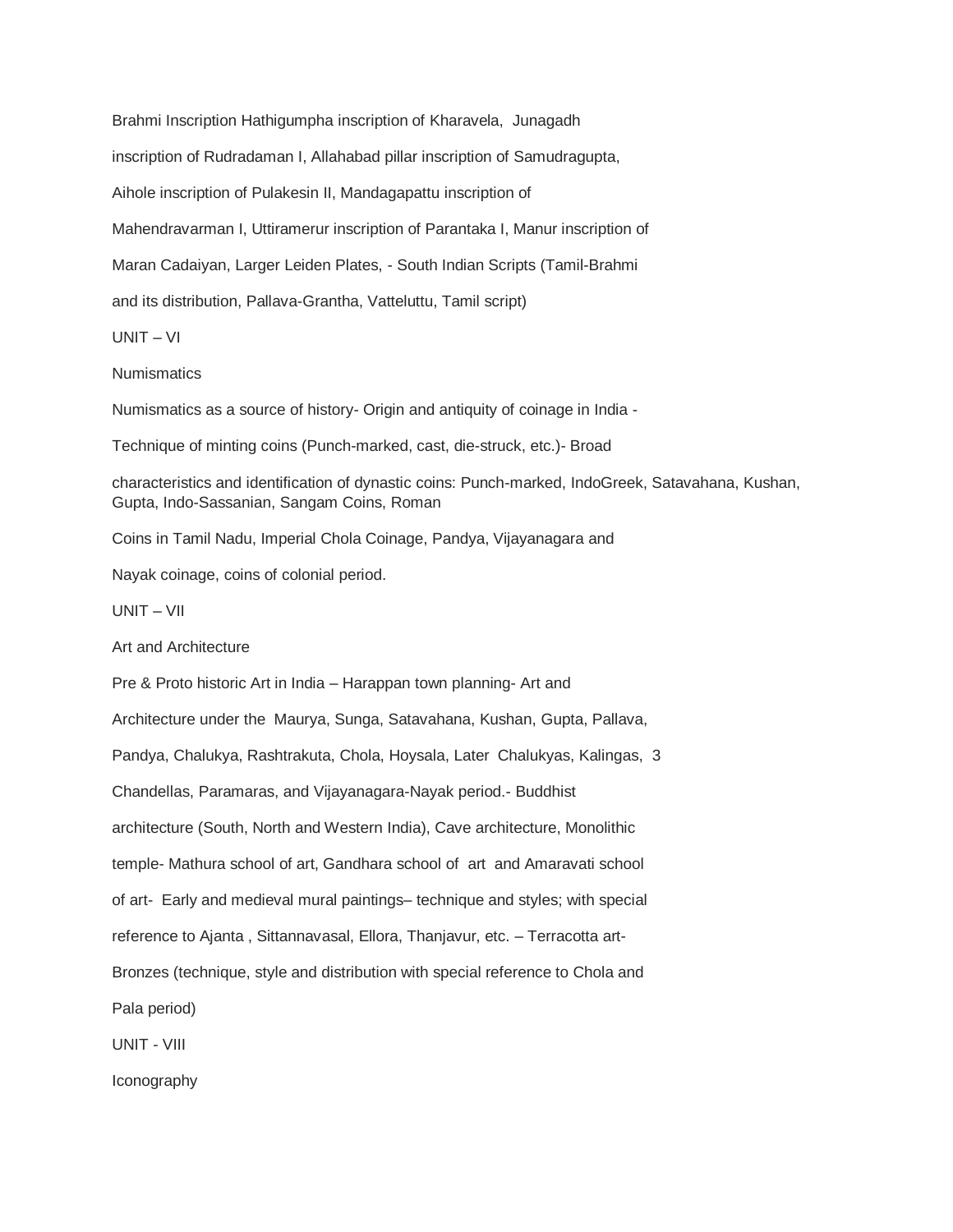Antiquity and concept of Indian iconography - Brief introduction to sources,

mudras, asanas and ayudhas of deities - Brahmanical Iconography (Siva,

Vishnu, Surya, Brahma, Ganesa, Karttikeya, Goddess, Navagrahas, Ashtadikpalas and other minor divinities) - Buddhist Iconography ( Hinayana,

Mahayana, Vajrayana, Mantrayana, etc.) - Jain Iconography- Jaina

Tirtankaras- Yakshas ans Yakshinis.

 $UNIT - IX$ 

#### Museology

Introduction to Museology (Definition of museology)-History of development of Museums in India- Types of museums, their scope and functions- Museum Collection (field exploration, excavation, purchase, gift and bequests, loans and deposits, exchanges, treasure trove, confiscation and others)- Documentation, Interpretation, Accessioning, Indexing, Cataloguing, Digital documentation and De-accessioning- Museum management and administration- Museum conservation, preservation and restoration- Museum Presentation / Exhibition (Types of exhibits and exhibitions, exhibition designing, planning, fabrication, installation and related issues)- Principles of display for permanent exhibition and reserve collection (Objectives and communication goals, target audience, concept development, story line, designing and layout of exhibits, gallery development, space, showcases and structural installations, colour scheme, lighting, labels & scripts, evaluation)

# $UNIT - X$

## **Conservation**

History of archaeological conservation - General principles and guidelines for conservation and preservation of monuments / sites and excavated remains - International conventions on conservation / preservation of monuments-Salvaging and transplantation of monuments - Methods of Conservation of Brick, stone, Wood, Metals and alloys, Non-ferrous metals, mortar – Causes 4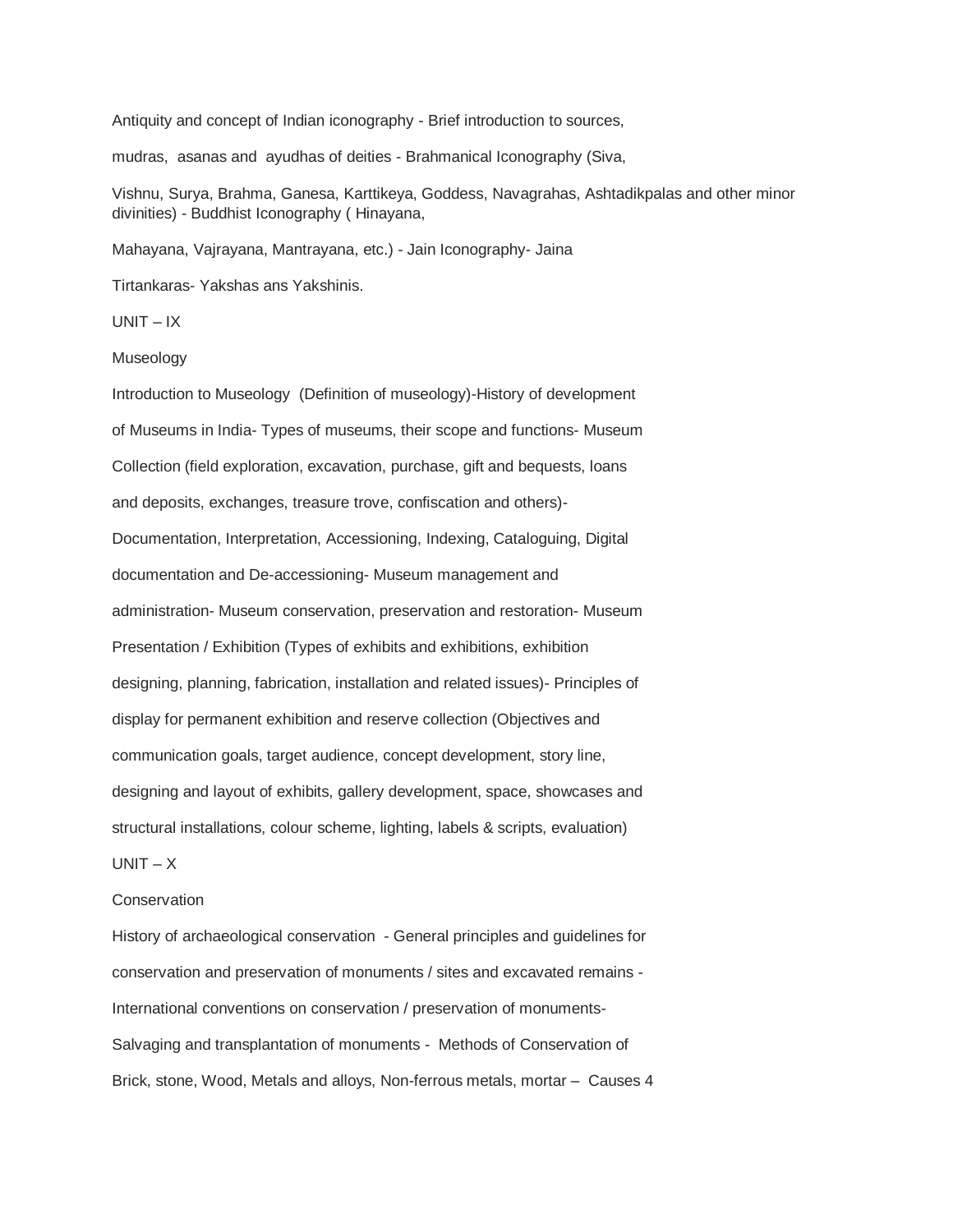and remedies of deterioration- Bio-deterioration-Clay pack method, Paper pulp technique – Other important methods of conservation (Grouting by pressure and gravity, Pointing, Underpinning, Stitching, filleting, etc.)- Air pollution- heritage management –major conservation on India (Taj Mahal, Mamallapuram, Ajanta, Bijapur (Gol Gumbad), Puri (Jaganath temple), Konarak (Sun temple) – Laws related to protection of cultural properties – Archaeological works code. Selected Reference Books Banerjee N. R. Museum and cultural heritage in India Bedekar, Vasant Hari New Museology for India, National Museum Institute (New Delhi) Binford, L.R, 1968 New Perspectives in Archaeology, Aldine, Chicago. Brothwell, D.R., 1982, Digging up Bones, 3 rd edition, Cornel University Press, Ithaca, New York, London. Brown, Percy 1956 Indian Architecture (Buddhist and Hindu Periods), D.B. Taraporewale Sons and Company, Bombay. Buhler, G 1962 Indian Paleography, 2 edn, Calcutta Buhler, Georg., 2004 Indian Palaeography., Munshiram Manoharlal, New Delhi. Childe, V. Gordon, 1956, Piecing Together the Past, Routledge and Kegan Paul, London.. Childe, V. Gordon, 1960, A Short Introduction to Archaeology, Collier, New York. Childe, V. Gordon, 1960, What happened in History, Penguin Books, London.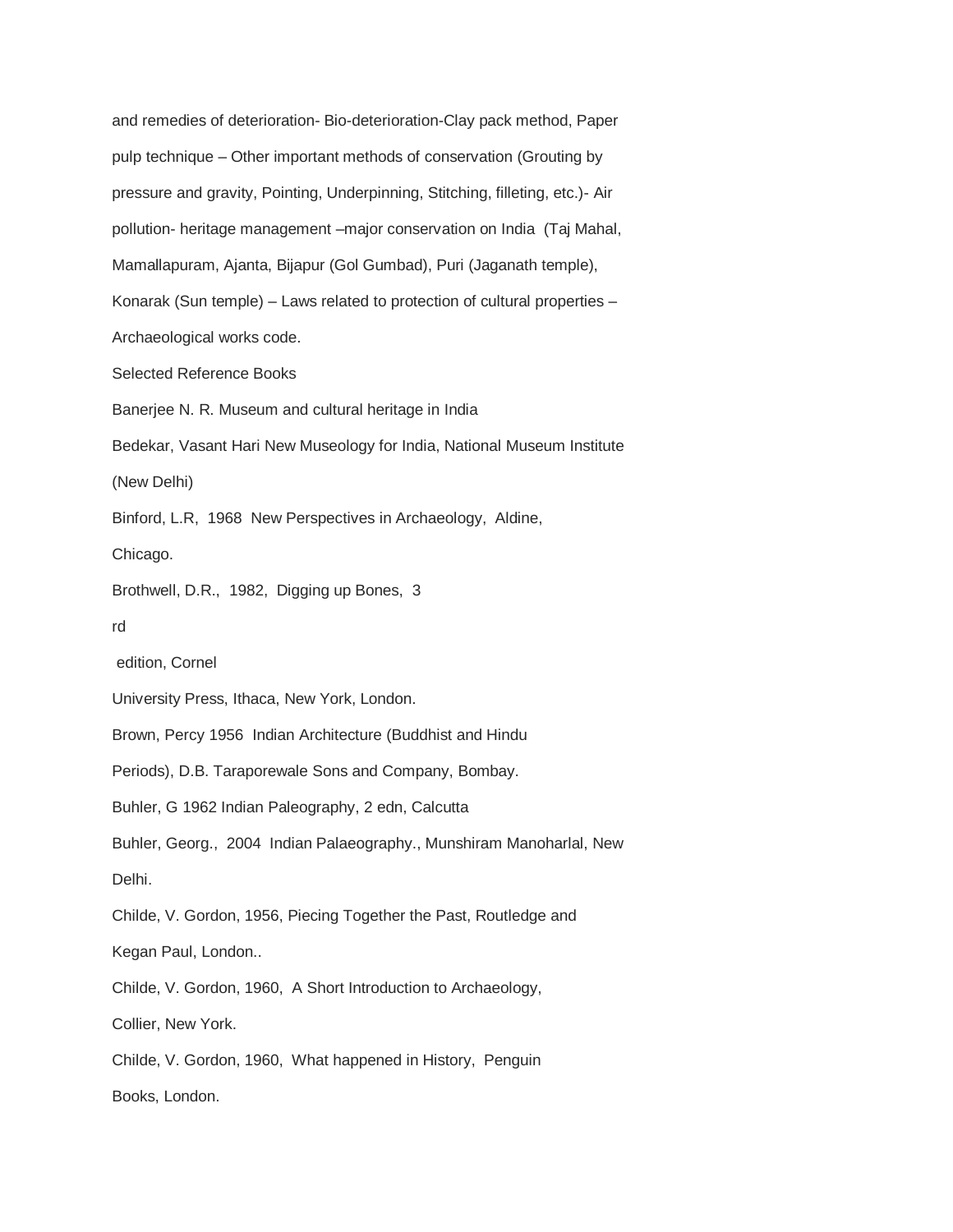Dayalan. D., 1995 Monolithic Temples of Madya Pradesh, Bharatiya Kala Prakashan, Delhi. Delhi, India) Drewett l.Peter, 1999, Field Archaeology – An Inroduction, UCL Press, London. Fergusson, J. 1910 History of Indian and Eastern Architecture, (2 Vols), John Murray Publication. Ghosh, A., (ed)1989, An Encyclopaedia of Indain Archaeology, (2 Vols), Munshriram Manoharlal Puyblishers, Delhi Gopinath Rao, T.A. 1971 Elements of Hindu Iconography, (2 Vols), Indological Book House, Varanasi. Gupta. P.L., 1979, Coins, 2 nd eds National Book Trust, India, New Delhi. Krishna Deva. 1977 Temples of North India, 2 nd edn, National Book Trust, Delhi. Meister, W. Michael (ed) 1983 Encyclopaedia of Indian Temple Architecture – South India: Lower Dravidadesa, 200 B.C. – A.D. 1324, American Institute of Indian Studies, University of Pennsylvania Press, Delhi. 5 Mitra, Debala., 1971, Buddhist Monuments, Sahitya Samsad, Calcutta. Narasimhamurthi. A.V., 1993, Studies in South Indian Coins, New Era Publications, Madras. Nilakanta Sastri, K.A. 1955 The Colas, 2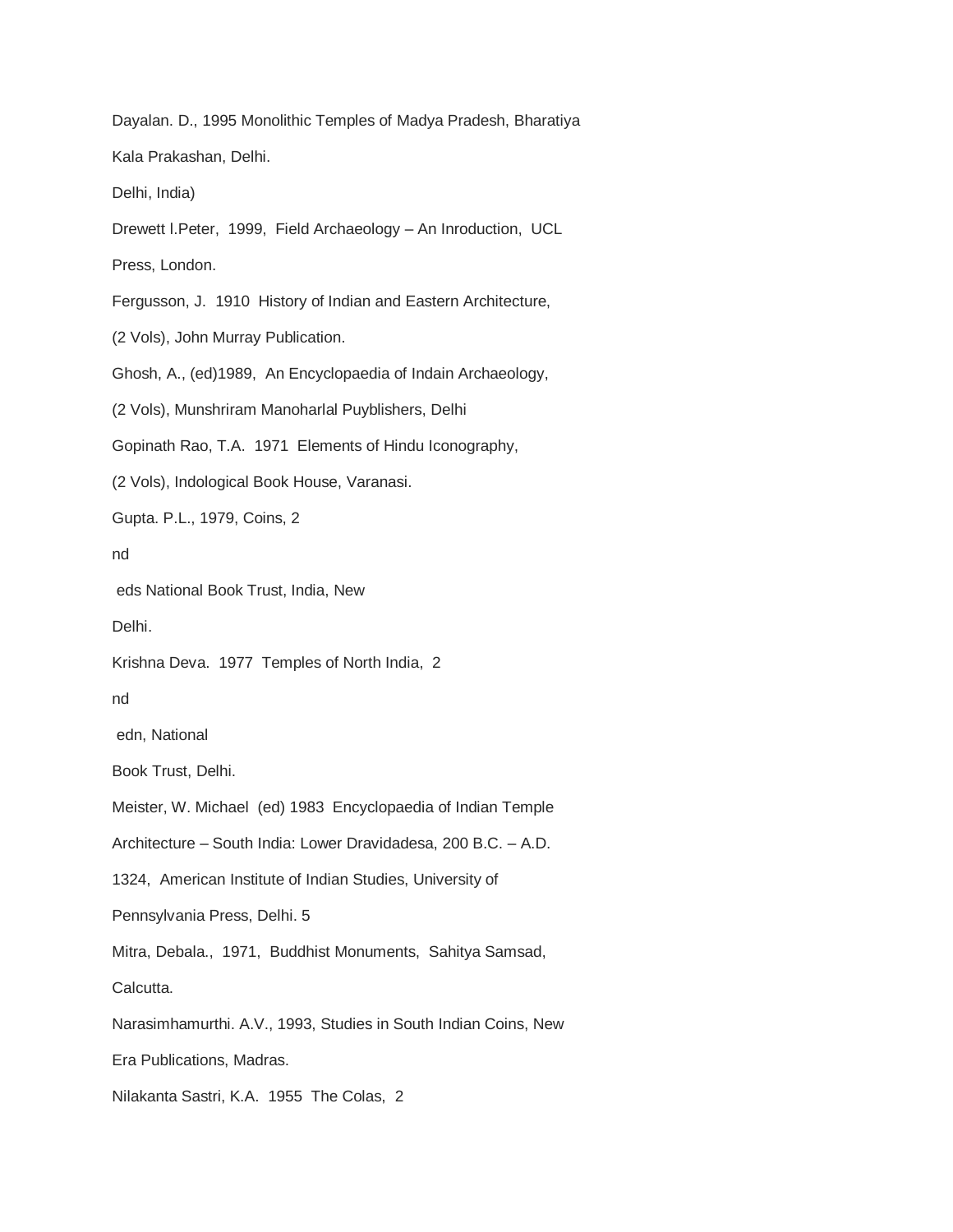edn, University of

Madras.

Pillai, Swamikannu L.D., 1982, An Indian Ephemeris A.D. 700 To A.D. 1799,

Agam Prakashan, Delhi.

Ramachandran, K. S. 1971 Bibliography of Indian Megaliths,

Madras.

Ramachandran, K. S. 1980, Archaeology of South India – Tamil

Nadu, Sundeep Prakashan, Delhi..

Raman. K.V. 1986 Principles and Methods of Archaeology,

Parthajan Publication, Madras.

Sankalia, H.D, 1974 Prehistory and Proto-History of India &

Pakistan, Revised Edition, Poona.

Sivaramamurti, C. 1952 Indian Epigraphy and South Indian

Script, Govt. Press, Madras

Soundara Rajan, K.V. 1972 Indian Temple Styles, Munshiram

Manoharlal, Delhi.

Soundara Rajan, K.V. 1978 The Art of South India Tamil Nadu &

Kerala, Sundeep Prakashan, Delhi.

Soundara Rajan, K.V. 1994, Kaveripattinam Excavations 1963-73

(A Port City on the Tamil Nadu Coast), Archaeological Survey of India, New Delhi.

Srinivasan, K. R. 1964 Cave-Temples of the Pallavas, Architectural

Survey of India, No. 1, Archaeological Survey of India, Delhi.

Srinivasan, K. R. 1975 The Dharmaraja Ratha and Its Sculptures,

Mahabalipuram, Abhubav Publication, Delhi.

Srinivasan, K. R. 1979 Temples of South India, 2

nd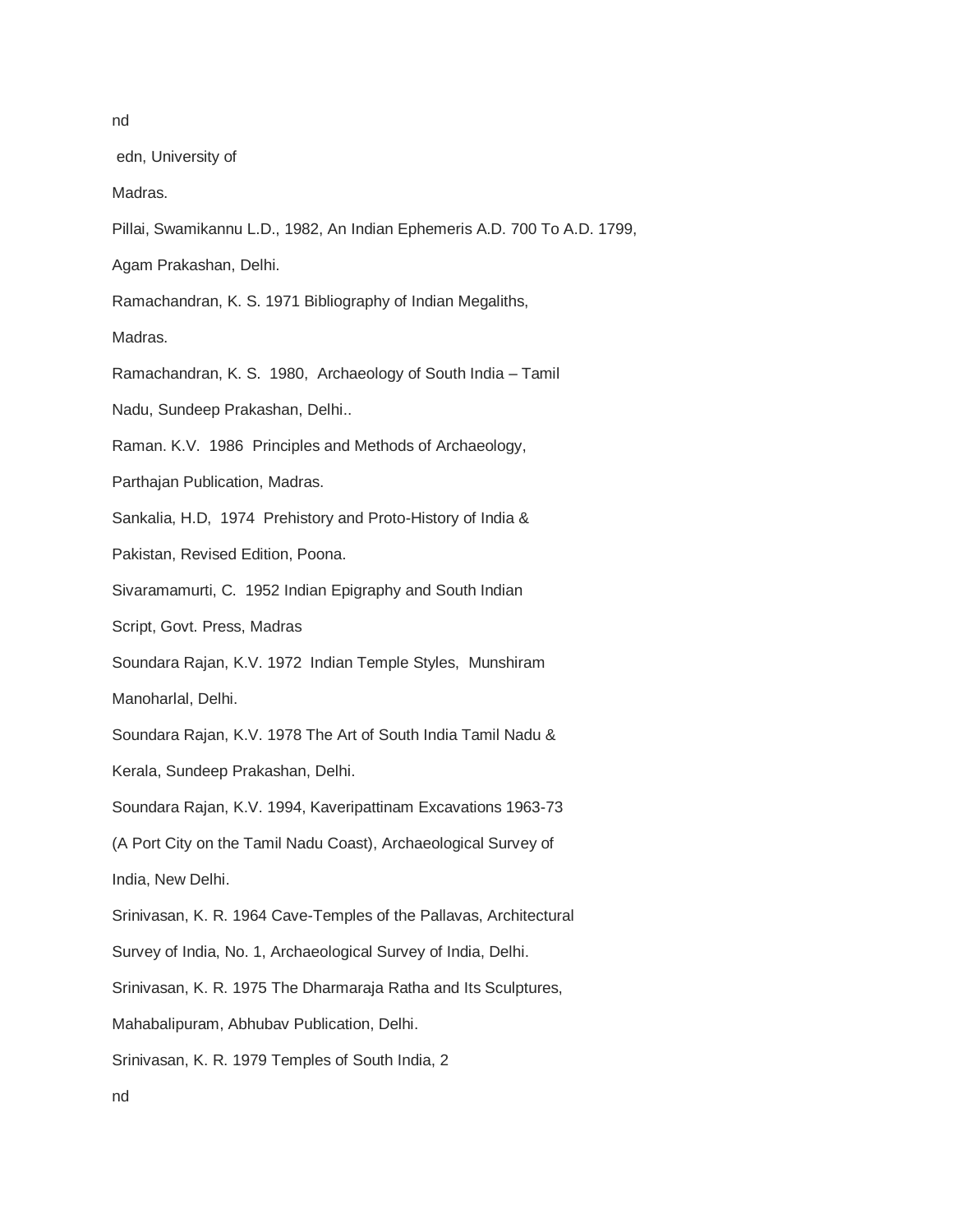edn, National Book Trust, Delhi. Wheeler, R.E.M. 1954, Archaeology from the Earth, London. Zeuner, F.E, 1970 Dating the Past, London. Romila Thapar, 1973 Asoka and the Decline of the Mauryas. Nilakanta Sastri, K. A.,1958 A History of South India: From the Earliest times to Vijayanagar. Mahalingam, T.V., 1967 South Indian Polity, University of Madras, Chennai, Subramaniam, N., Sangam Polity Nilakanta Sastry, K.A.,1982 The Pandyan Kingdom, Swathi Publications, Chennai,. Balambal, V., Feudatories in South India, Appadorai, A., 1936 Economic Conditions in Southern India, University of Madras, Chennai,. Mahadevan, Iravatham, 2003 Early Tamil Epigraphy, Cre-A, Chennai. Sivaramamurthi, C.,1961 Indian Sculpture, Bombay, 6 Percy Brown, Indian Architecture. Balasubramaniyan, S.R., 1971 Early Chola Temples, Orient Longman, Balasubramaniyan, S.R.,1975 Middle Chola Temples, Thomson Press India Ltd., Balasubramaniyan, S.R., 1979 Later Chola Temples, Mudgala Trust, Sivamurhty C. Indian Bronzes Banerjee, N.R. Museum and Cultural Hertage of India. Agrawal, O.P. Care and preservation of Museum objects